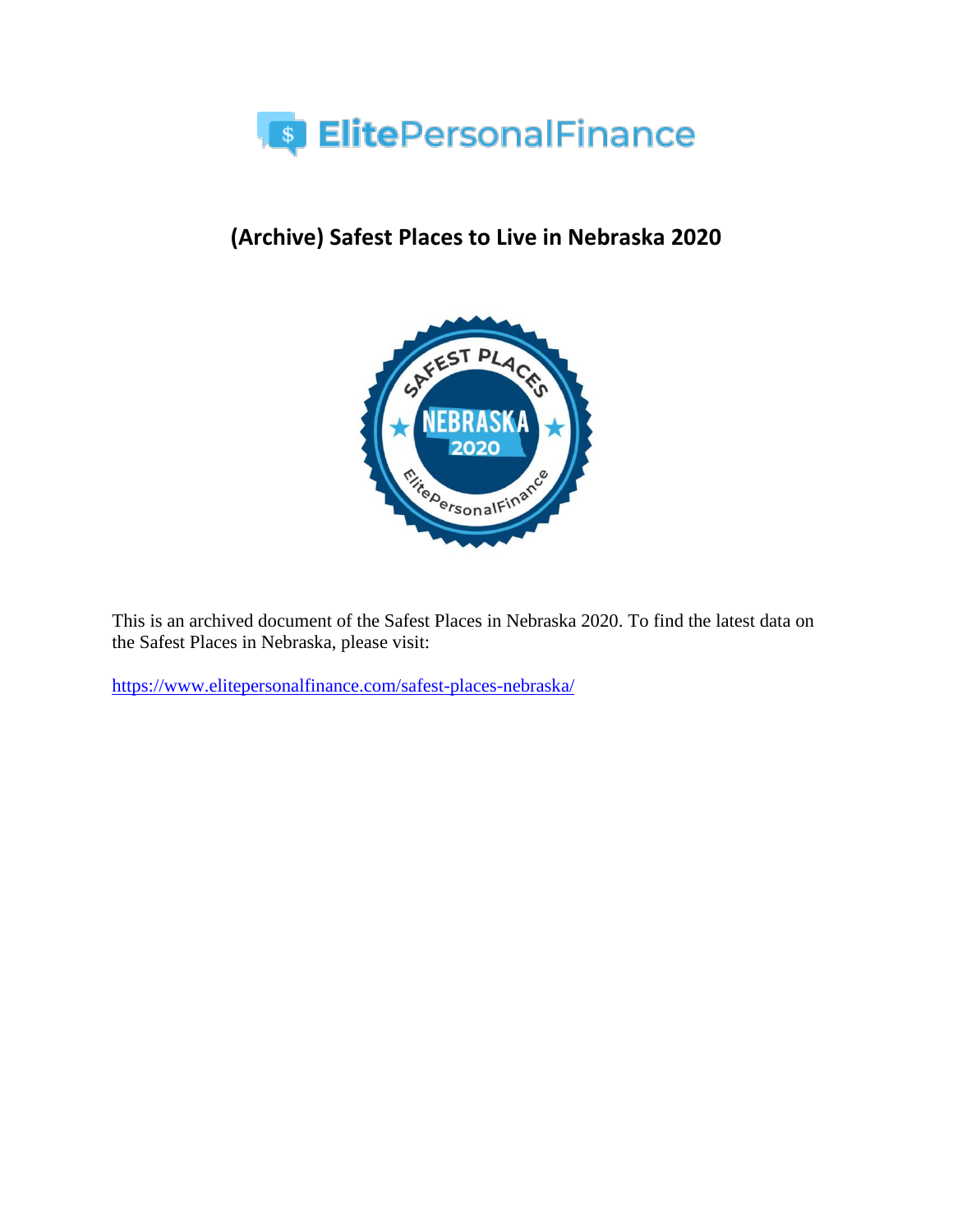### **20 Safest Places in Nebraska 2020**

| Rank | City                   | <b>Population Number</b> | Total<br>of Crimes | Crime<br>Score |
|------|------------------------|--------------------------|--------------------|----------------|
| 1    | <b>West Point</b>      | 3335                     | 0                  | 0,00           |
| 2    | Aurora                 | 4488                     | $\mathbf 1$        | 0,22           |
| 3    | Gothenburg             | 3458                     | $\mathbf{1}$       | 0,29           |
| 4    | Seward                 | 7209                     | 3                  | 0,42           |
| 5    | <b>Falls City</b>      | 4167                     | 2                  | 0,48           |
| 6    | Wahoo                  | 4464                     | 3                  | 0,67           |
| 7    | York                   | 7875                     | 6                  | 0,76           |
| 8    | Holdrege               | 5432                     | 5                  | 0,92           |
| 9    | La Vista               | 17177                    | 16                 | 0,93           |
| 10   | <b>Blair</b>           | 8103                     | 8                  | 0,99           |
| 11   | Lexington              | 9996                     | 10                 | 1,00           |
| 12   | Alliance               | 8122                     | 9                  | 1,11           |
| 13   | Columbus               | 23257                    | 26                 | 1,12           |
| 14   | <b>Broken Bow</b>      | 3546                     | 4                  | 1,13           |
| 15   | Norfolk                | 24458                    | 29                 | 1,19           |
| 16   | Ralston                | 7535                     | 11                 | 1,46           |
| 17   | Chadron                | 5621                     | 9                  | 1,60           |
| 18   | Gering                 | 8291                     | 14                 | 1,69           |
| 19   | South Sioux City 12845 |                          | 24                 | 1,87           |
| 20   | Schuyler               | 6210                     | 12                 | 1,93           |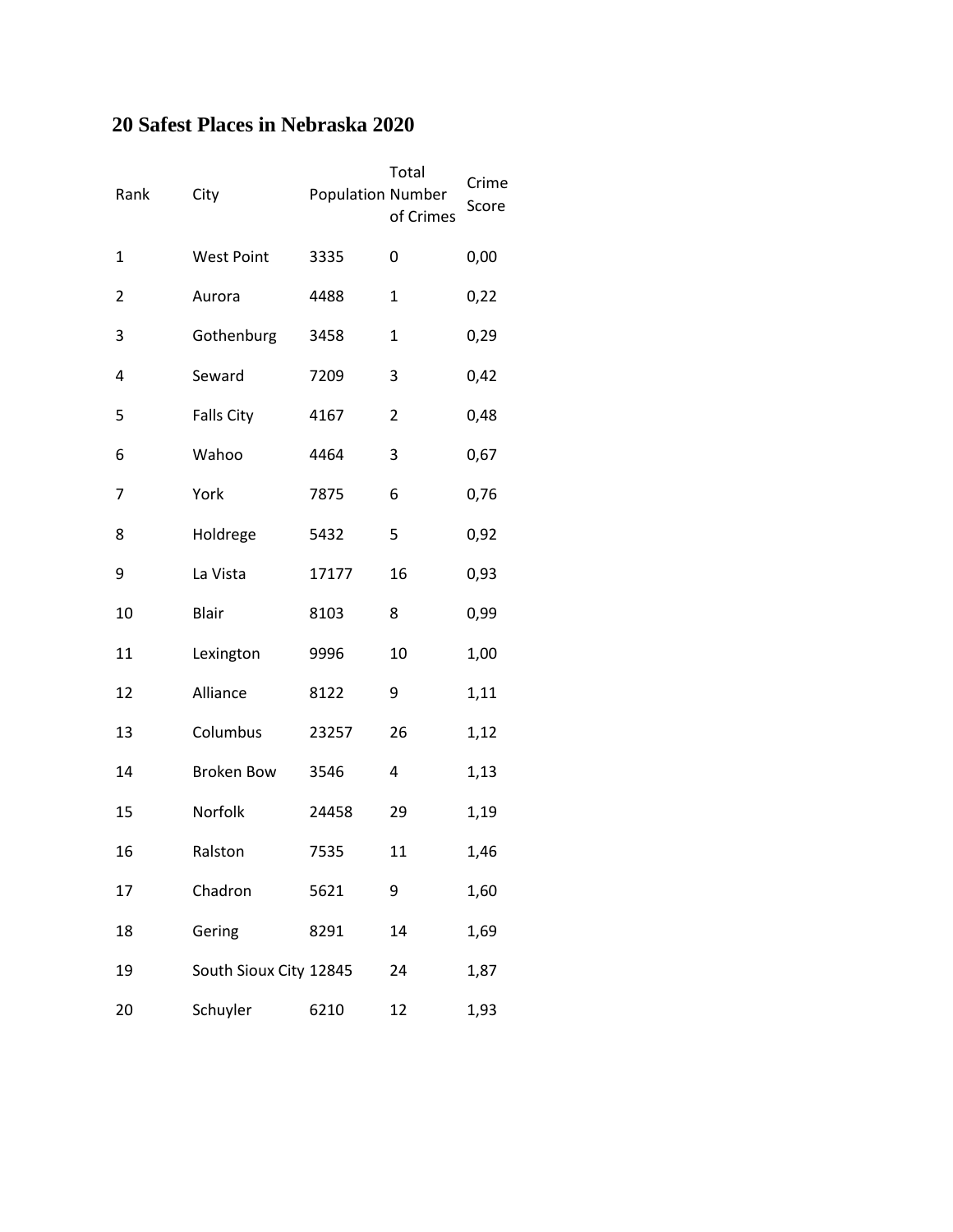## **Under 3,000 Residents**

| Rank                    | City              | <b>Population Number</b> | Total<br>of Crimes | Crime<br>Score |
|-------------------------|-------------------|--------------------------|--------------------|----------------|
| 1                       | Emerson           | 798                      | 0                  | 0,00           |
| $\overline{\mathbf{c}}$ | Tilden            | 929                      | 0                  | 0,00           |
| 3                       | Plainview         | 1189                     | 0                  | 0,00           |
| 4                       | Neligh            | 1501                     | 0                  | 0,00           |
| 5                       | Bennington 1532   |                          | 0                  | 0,00           |
| 6                       | Imperial          | 2061                     | 0                  | 0,00           |
| 7                       | St. Paul          | 2347                     | 0                  | 0,00           |
| 8                       | Ashland           | 2586                     | 0                  | 0,00           |
| 9                       | Madison           | 2352                     | 2                  | 0,85           |
| 10                      | Valley            | 2334                     | 2                  | 0,86           |
| 11                      | Central City 2918 |                          | 3                  | 1,03           |
| 12                      | Mitchell          | 1654                     | 2                  | 1,21           |
| 13                      | Superior          | 1848                     | 3                  | 1,62           |
| 14                      | Kimball           | 2342                     | 4                  | 1,71           |
| 15                      | Bayard            | 1130                     | 2                  | 1,77           |
| 16                      | Tekamah           | 1709                     | 4                  | 2,34           |
| 17                      | Minden            | 2981                     | 8                  | 2,68           |
| 18                      | Valentine         | 2791                     | 11                 | 3,94           |
| 19                      | Ord               | 2097                     | 9                  | 4,29           |
| 20                      | Boys Town         | 631                      | 6                  | 9,51           |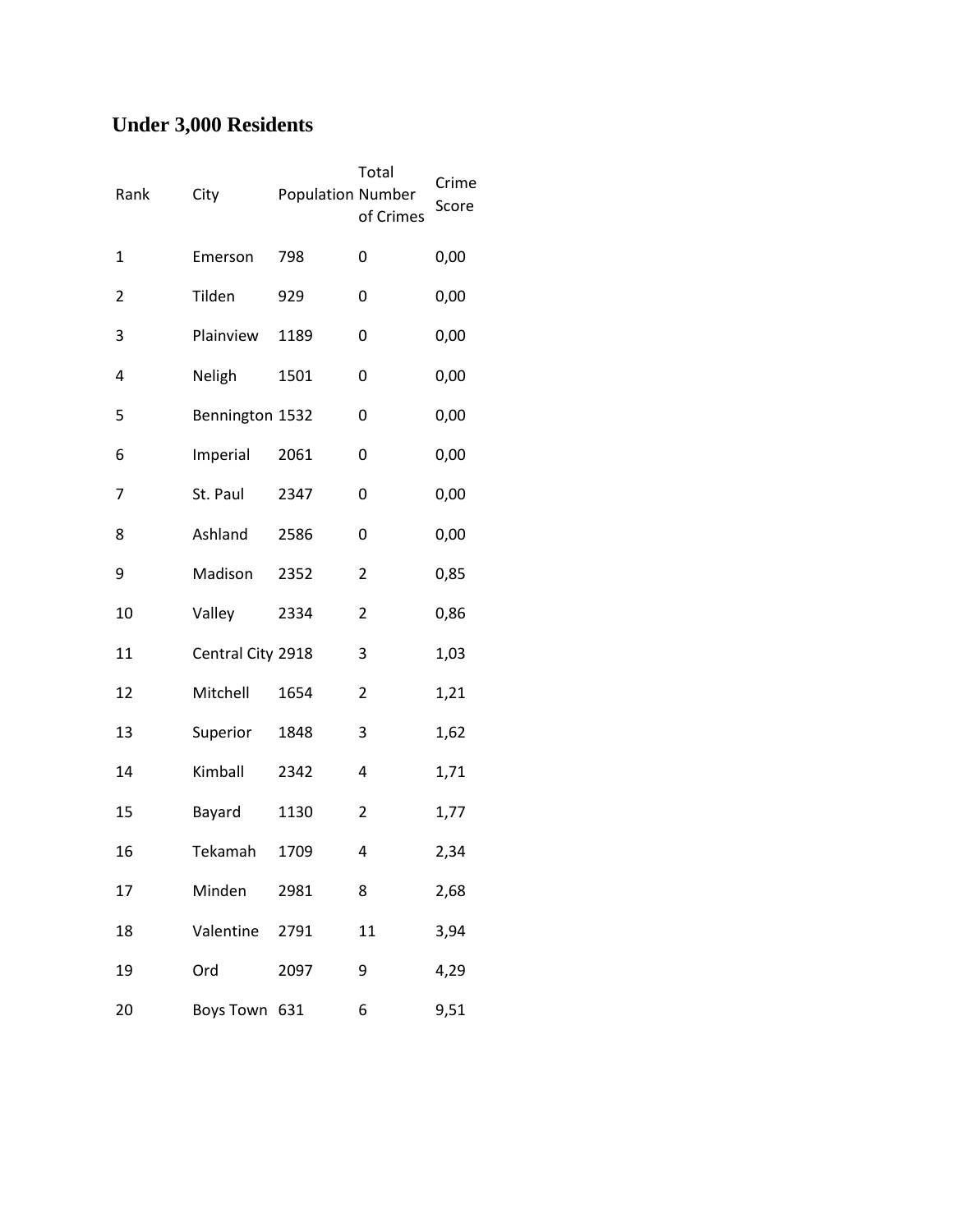## **3,000 – 10,000 Residents**

| Rank | City              | <b>Population Number</b> | Total<br>of Crimes | Crime<br>Score |
|------|-------------------|--------------------------|--------------------|----------------|
| 1    | <b>West Point</b> | 3335                     | 0                  | 0,00           |
| 2    | Aurora            | 4488                     | 1                  | 0,22           |
| 3    | Gothenburg        | 3458                     | 1                  | 0,29           |
| 4    | Seward            | 7209                     | 3                  | 0,42           |
| 5    | <b>Falls City</b> | 4167                     | 2                  | 0,48           |
| 6    | Wahoo             | 4464                     | 3                  | 0,67           |
| 7    | York              | 7875                     | 6                  | 0,76           |
| 8    | Holdrege          | 5432                     | 5                  | 0,92           |
| 9    | <b>Blair</b>      | 8103                     | 8                  | 0,99           |
| 10   | Lexington         | 9996                     | 10                 | 1,00           |
| 11   | Alliance          | 8122                     | 9                  | 1,11           |
| 12   | Broken Bow        | 3546                     | 4                  | 1,13           |
| 13   | Ralston           | 7535                     | 11                 | 1,46           |
| 14   | Chadron           | 5621                     | 9                  | 1,60           |
| 15   | Gering            | 8291                     | 14                 | 1,69           |
| 16   | Schuyler          | 6210                     | 12                 | 1,93           |
| 17   | Plattsmouth       | 6444                     | 14                 | 2,17           |
| 18   | Sidney            | 6602                     | 16                 | 2,42           |
| 19   | Ogallala          | 4512                     | 12                 | 2,66           |
| 20   | McCook            | 7518                     | 21                 | 2,79           |
| 21   | O'Neill           | 3625                     | 11                 | 3,03           |
| 22   | Cozad             | 3791                     | 15                 | 3,96           |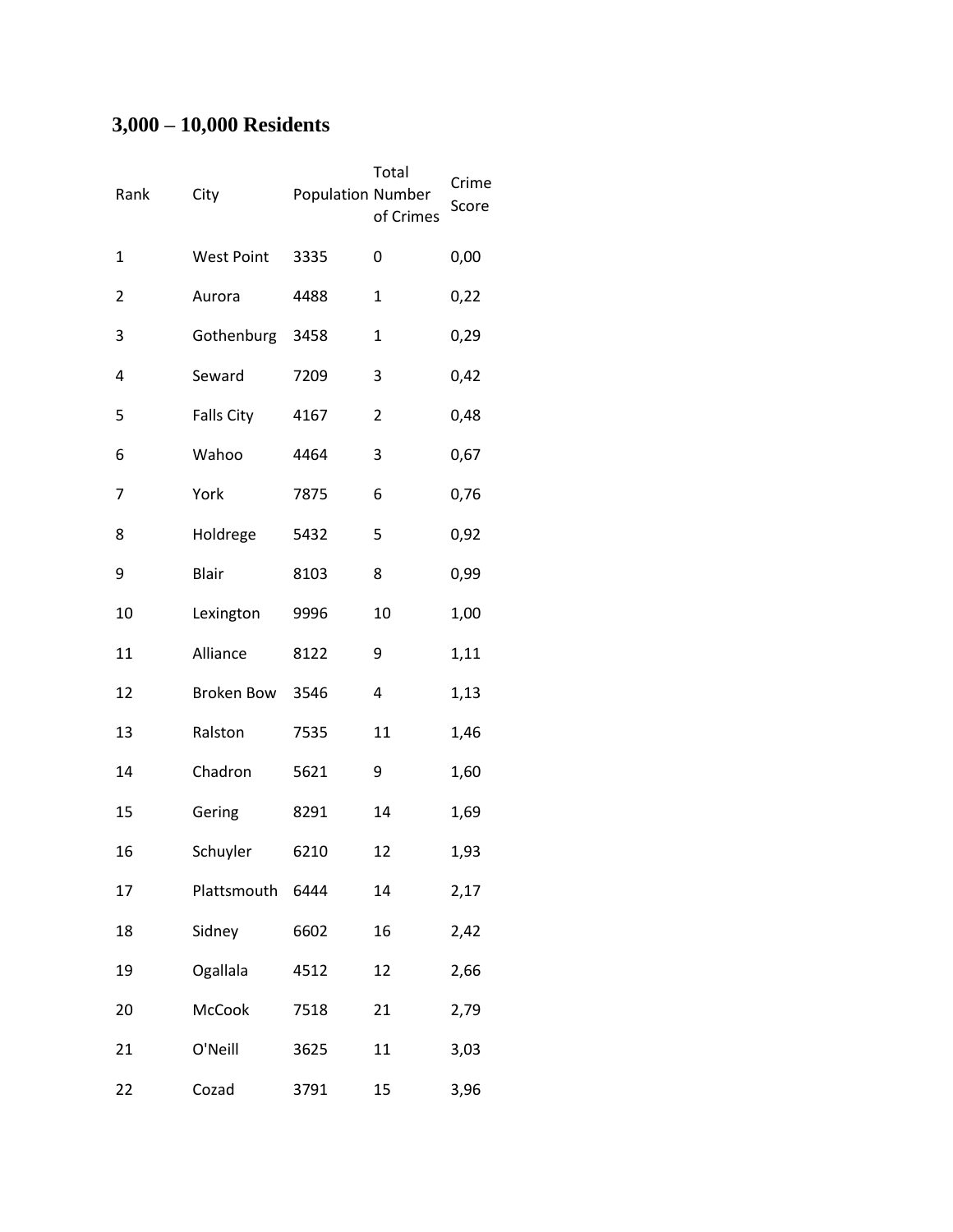| 23 | Nebraska City 7316 |      | 29 | 3,96 |
|----|--------------------|------|----|------|
| 24 | Crete              | 7185 | 36 | 5.01 |